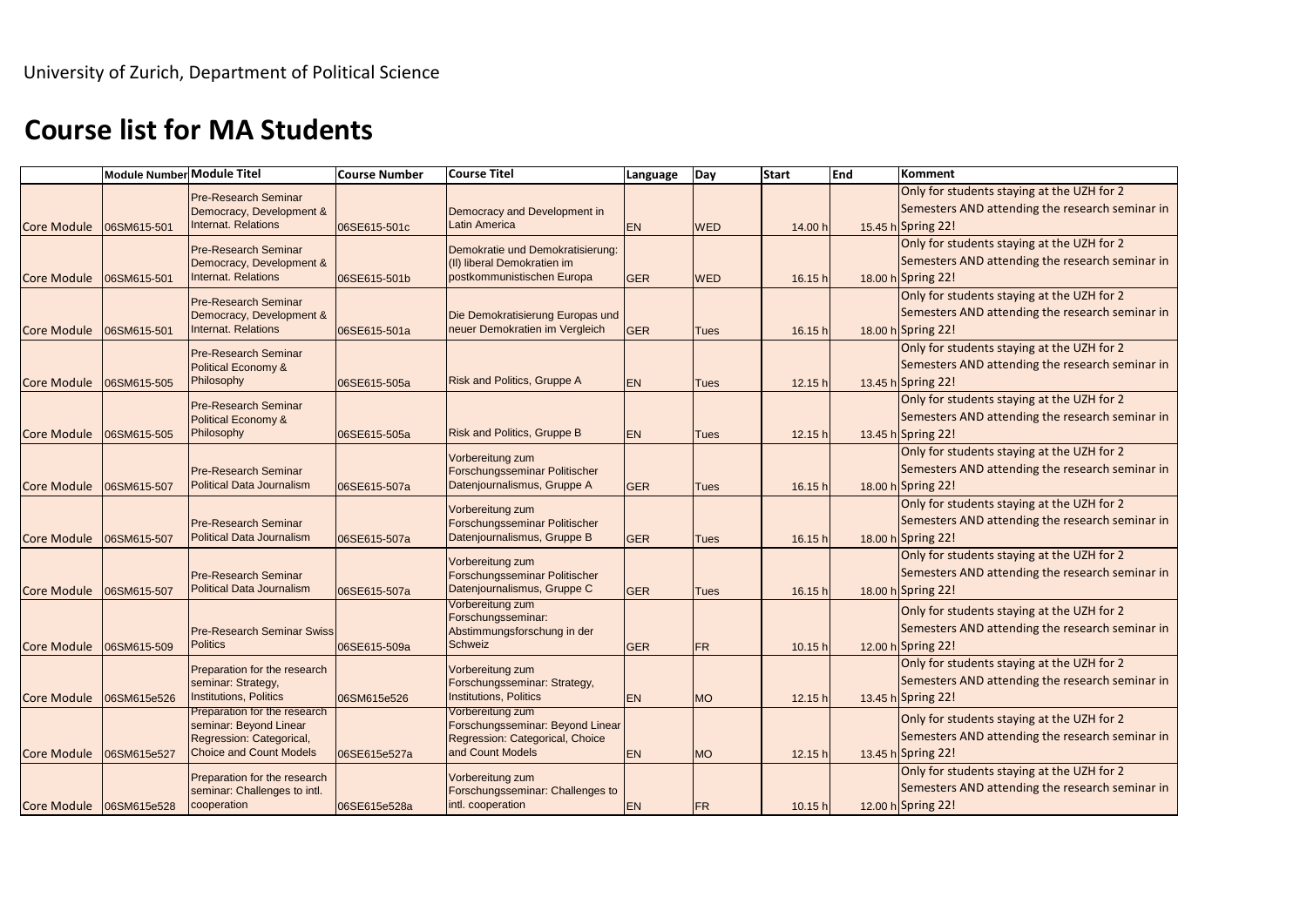| <b>Pre-Research Seminar</b><br>Vorbereitung zum<br>Semesters AND attending the research seminar in<br>Forschungsseminar Intrastate<br><b>Intrastate Conflict and</b><br>Conflict and Terrorism<br><b>Terrorism</b><br>EN<br>12.00 h Spring 22!<br>06SM615e537<br>06SE615e537a<br><b>MO</b><br>10.15 h<br>Vorbereitung zum<br>Vorbereitung zum<br>Only for students staying at the UZH for 2<br>Forschungsseminar: Political<br>Forschungsseminar: Political<br>Semesters AND attending the research seminar in<br>Representation in Comparative<br>Representation in<br><b>Comparative Perspective</b><br>Perspective<br><b>Core Module</b><br>15.45 h Spring 22!<br>06SM615e525<br>06SE615e525a<br>14.00 h<br><b>EN</b><br><b>MO</b><br>Saudi Arabia and Iran: The<br><b>Regional Rivalry between</b><br>Saudi Arabia and Iran: The<br>Elective<br><b>Realist and Constructivist</b><br>Regional Rivalry between Realist<br>and Constructivist Approaches<br>Approaches<br><b>EN</b><br>15.45 h Bookable for all MA students<br>Module<br>06SM615e501<br>06SE615e501a<br><b>WED</b><br>14.00 h<br>Goods, Money, People: The Politics<br>Goods, Money, People: The<br>Elective<br>Politics of Cross-border<br>of Cross-border Economic<br><b>Economic Interactions</b><br>Interactions<br>Module<br>15.45 h Bookable for all MA students<br><b>EN</b><br><b>MO</b><br>14.00 h<br>06SM615e502<br>06SE615e502a<br>Elective<br>The Political Economy of<br>The Political Economy of Elections EN<br><b>Elections</b><br>15.45 h Bookable for all MA students<br>Module<br><b>WED</b><br>06SM615e503<br>06SE615e503a<br>14.00 h<br>Elective<br>Foreign aid and development<br>Foreign aid and development 06SE615e504a<br>18.00 h Bookable for all MA students<br>Module<br><b>EN</b><br>FR<br>12.15 h<br>06SM615e504<br>The Rise of China:<br>Elective<br>Implications for International<br>The Rise of China: Implications for |  |  |  |  |                                            |
|------------------------------------------------------------------------------------------------------------------------------------------------------------------------------------------------------------------------------------------------------------------------------------------------------------------------------------------------------------------------------------------------------------------------------------------------------------------------------------------------------------------------------------------------------------------------------------------------------------------------------------------------------------------------------------------------------------------------------------------------------------------------------------------------------------------------------------------------------------------------------------------------------------------------------------------------------------------------------------------------------------------------------------------------------------------------------------------------------------------------------------------------------------------------------------------------------------------------------------------------------------------------------------------------------------------------------------------------------------------------------------------------------------------------------------------------------------------------------------------------------------------------------------------------------------------------------------------------------------------------------------------------------------------------------------------------------------------------------------------------------------------------------------------------------------------------------------------------------------------------------------------------------------------------------|--|--|--|--|--------------------------------------------|
| <b>Core Module</b>                                                                                                                                                                                                                                                                                                                                                                                                                                                                                                                                                                                                                                                                                                                                                                                                                                                                                                                                                                                                                                                                                                                                                                                                                                                                                                                                                                                                                                                                                                                                                                                                                                                                                                                                                                                                                                                                                                           |  |  |  |  | Only for students staying at the UZH for 2 |
|                                                                                                                                                                                                                                                                                                                                                                                                                                                                                                                                                                                                                                                                                                                                                                                                                                                                                                                                                                                                                                                                                                                                                                                                                                                                                                                                                                                                                                                                                                                                                                                                                                                                                                                                                                                                                                                                                                                              |  |  |  |  |                                            |
|                                                                                                                                                                                                                                                                                                                                                                                                                                                                                                                                                                                                                                                                                                                                                                                                                                                                                                                                                                                                                                                                                                                                                                                                                                                                                                                                                                                                                                                                                                                                                                                                                                                                                                                                                                                                                                                                                                                              |  |  |  |  |                                            |
|                                                                                                                                                                                                                                                                                                                                                                                                                                                                                                                                                                                                                                                                                                                                                                                                                                                                                                                                                                                                                                                                                                                                                                                                                                                                                                                                                                                                                                                                                                                                                                                                                                                                                                                                                                                                                                                                                                                              |  |  |  |  |                                            |
|                                                                                                                                                                                                                                                                                                                                                                                                                                                                                                                                                                                                                                                                                                                                                                                                                                                                                                                                                                                                                                                                                                                                                                                                                                                                                                                                                                                                                                                                                                                                                                                                                                                                                                                                                                                                                                                                                                                              |  |  |  |  |                                            |
|                                                                                                                                                                                                                                                                                                                                                                                                                                                                                                                                                                                                                                                                                                                                                                                                                                                                                                                                                                                                                                                                                                                                                                                                                                                                                                                                                                                                                                                                                                                                                                                                                                                                                                                                                                                                                                                                                                                              |  |  |  |  |                                            |
|                                                                                                                                                                                                                                                                                                                                                                                                                                                                                                                                                                                                                                                                                                                                                                                                                                                                                                                                                                                                                                                                                                                                                                                                                                                                                                                                                                                                                                                                                                                                                                                                                                                                                                                                                                                                                                                                                                                              |  |  |  |  |                                            |
|                                                                                                                                                                                                                                                                                                                                                                                                                                                                                                                                                                                                                                                                                                                                                                                                                                                                                                                                                                                                                                                                                                                                                                                                                                                                                                                                                                                                                                                                                                                                                                                                                                                                                                                                                                                                                                                                                                                              |  |  |  |  |                                            |
|                                                                                                                                                                                                                                                                                                                                                                                                                                                                                                                                                                                                                                                                                                                                                                                                                                                                                                                                                                                                                                                                                                                                                                                                                                                                                                                                                                                                                                                                                                                                                                                                                                                                                                                                                                                                                                                                                                                              |  |  |  |  |                                            |
|                                                                                                                                                                                                                                                                                                                                                                                                                                                                                                                                                                                                                                                                                                                                                                                                                                                                                                                                                                                                                                                                                                                                                                                                                                                                                                                                                                                                                                                                                                                                                                                                                                                                                                                                                                                                                                                                                                                              |  |  |  |  |                                            |
|                                                                                                                                                                                                                                                                                                                                                                                                                                                                                                                                                                                                                                                                                                                                                                                                                                                                                                                                                                                                                                                                                                                                                                                                                                                                                                                                                                                                                                                                                                                                                                                                                                                                                                                                                                                                                                                                                                                              |  |  |  |  |                                            |
|                                                                                                                                                                                                                                                                                                                                                                                                                                                                                                                                                                                                                                                                                                                                                                                                                                                                                                                                                                                                                                                                                                                                                                                                                                                                                                                                                                                                                                                                                                                                                                                                                                                                                                                                                                                                                                                                                                                              |  |  |  |  |                                            |
|                                                                                                                                                                                                                                                                                                                                                                                                                                                                                                                                                                                                                                                                                                                                                                                                                                                                                                                                                                                                                                                                                                                                                                                                                                                                                                                                                                                                                                                                                                                                                                                                                                                                                                                                                                                                                                                                                                                              |  |  |  |  |                                            |
|                                                                                                                                                                                                                                                                                                                                                                                                                                                                                                                                                                                                                                                                                                                                                                                                                                                                                                                                                                                                                                                                                                                                                                                                                                                                                                                                                                                                                                                                                                                                                                                                                                                                                                                                                                                                                                                                                                                              |  |  |  |  |                                            |
|                                                                                                                                                                                                                                                                                                                                                                                                                                                                                                                                                                                                                                                                                                                                                                                                                                                                                                                                                                                                                                                                                                                                                                                                                                                                                                                                                                                                                                                                                                                                                                                                                                                                                                                                                                                                                                                                                                                              |  |  |  |  |                                            |
|                                                                                                                                                                                                                                                                                                                                                                                                                                                                                                                                                                                                                                                                                                                                                                                                                                                                                                                                                                                                                                                                                                                                                                                                                                                                                                                                                                                                                                                                                                                                                                                                                                                                                                                                                                                                                                                                                                                              |  |  |  |  |                                            |
|                                                                                                                                                                                                                                                                                                                                                                                                                                                                                                                                                                                                                                                                                                                                                                                                                                                                                                                                                                                                                                                                                                                                                                                                                                                                                                                                                                                                                                                                                                                                                                                                                                                                                                                                                                                                                                                                                                                              |  |  |  |  |                                            |
|                                                                                                                                                                                                                                                                                                                                                                                                                                                                                                                                                                                                                                                                                                                                                                                                                                                                                                                                                                                                                                                                                                                                                                                                                                                                                                                                                                                                                                                                                                                                                                                                                                                                                                                                                                                                                                                                                                                              |  |  |  |  |                                            |
|                                                                                                                                                                                                                                                                                                                                                                                                                                                                                                                                                                                                                                                                                                                                                                                                                                                                                                                                                                                                                                                                                                                                                                                                                                                                                                                                                                                                                                                                                                                                                                                                                                                                                                                                                                                                                                                                                                                              |  |  |  |  |                                            |
| <b>International Relations</b><br>Module<br>12.00 h Bookable for all MA students<br><b>Relations</b><br>EN<br>06SM615e505<br>06SE615e505a<br>10.15 h<br><b>Thurs</b>                                                                                                                                                                                                                                                                                                                                                                                                                                                                                                                                                                                                                                                                                                                                                                                                                                                                                                                                                                                                                                                                                                                                                                                                                                                                                                                                                                                                                                                                                                                                                                                                                                                                                                                                                         |  |  |  |  |                                            |
| Elective                                                                                                                                                                                                                                                                                                                                                                                                                                                                                                                                                                                                                                                                                                                                                                                                                                                                                                                                                                                                                                                                                                                                                                                                                                                                                                                                                                                                                                                                                                                                                                                                                                                                                                                                                                                                                                                                                                                     |  |  |  |  |                                            |
| <b>Political Risk Analysis</b><br><b>Political Risk Analysis</b><br>Module<br>18.00 h Bookable for all MA students                                                                                                                                                                                                                                                                                                                                                                                                                                                                                                                                                                                                                                                                                                                                                                                                                                                                                                                                                                                                                                                                                                                                                                                                                                                                                                                                                                                                                                                                                                                                                                                                                                                                                                                                                                                                           |  |  |  |  |                                            |
| <b>EN</b><br>06SM615e507<br>06SE615e507a<br>16.15 h<br><b>Thurs</b>                                                                                                                                                                                                                                                                                                                                                                                                                                                                                                                                                                                                                                                                                                                                                                                                                                                                                                                                                                                                                                                                                                                                                                                                                                                                                                                                                                                                                                                                                                                                                                                                                                                                                                                                                                                                                                                          |  |  |  |  |                                            |
| Elective<br>The AI Revolution: Global<br>The AI Revolution: Global Digital                                                                                                                                                                                                                                                                                                                                                                                                                                                                                                                                                                                                                                                                                                                                                                                                                                                                                                                                                                                                                                                                                                                                                                                                                                                                                                                                                                                                                                                                                                                                                                                                                                                                                                                                                                                                                                                   |  |  |  |  |                                            |
| <b>Politics and Markets</b><br><b>Digital Politics and Markets</b><br>12.00 h Bookable for all MA students<br>Module<br><b>EN</b><br><b>WED</b><br>06SM615e508<br>06SE615e508a<br>10.15 h                                                                                                                                                                                                                                                                                                                                                                                                                                                                                                                                                                                                                                                                                                                                                                                                                                                                                                                                                                                                                                                                                                                                                                                                                                                                                                                                                                                                                                                                                                                                                                                                                                                                                                                                    |  |  |  |  |                                            |
| Elective<br>The political systems of post-<br>The political systems of post-                                                                                                                                                                                                                                                                                                                                                                                                                                                                                                                                                                                                                                                                                                                                                                                                                                                                                                                                                                                                                                                                                                                                                                                                                                                                                                                                                                                                                                                                                                                                                                                                                                                                                                                                                                                                                                                 |  |  |  |  |                                            |
| communist countries<br>communist countries<br>18.00 h Bookable for all MA students<br>Module<br>06SM615e509<br><b>EN</b><br>06SE615e509a<br>16.15 h<br><b>Thurs</b>                                                                                                                                                                                                                                                                                                                                                                                                                                                                                                                                                                                                                                                                                                                                                                                                                                                                                                                                                                                                                                                                                                                                                                                                                                                                                                                                                                                                                                                                                                                                                                                                                                                                                                                                                          |  |  |  |  |                                            |
| Elective<br>Left-Right in Global                                                                                                                                                                                                                                                                                                                                                                                                                                                                                                                                                                                                                                                                                                                                                                                                                                                                                                                                                                                                                                                                                                                                                                                                                                                                                                                                                                                                                                                                                                                                                                                                                                                                                                                                                                                                                                                                                             |  |  |  |  |                                            |
| Left-Right in Global Perspective<br>Perspective<br>Module<br>13.45 h Bookable for all MA students<br><b>EN</b><br><b>WED</b><br>06SM615e510<br>06SE615e510a<br>12.15 h                                                                                                                                                                                                                                                                                                                                                                                                                                                                                                                                                                                                                                                                                                                                                                                                                                                                                                                                                                                                                                                                                                                                                                                                                                                                                                                                                                                                                                                                                                                                                                                                                                                                                                                                                       |  |  |  |  |                                            |
| Elective<br>The Political Economy of<br>The Political Economy of                                                                                                                                                                                                                                                                                                                                                                                                                                                                                                                                                                                                                                                                                                                                                                                                                                                                                                                                                                                                                                                                                                                                                                                                                                                                                                                                                                                                                                                                                                                                                                                                                                                                                                                                                                                                                                                             |  |  |  |  |                                            |
| Globalization<br>Globalization<br>Module<br>23.30 h Bookable for all MA students<br>06SM615e512<br>06SE615e512a<br><b>IEN</b><br><b>IFR</b><br>23.00 h                                                                                                                                                                                                                                                                                                                                                                                                                                                                                                                                                                                                                                                                                                                                                                                                                                                                                                                                                                                                                                                                                                                                                                                                                                                                                                                                                                                                                                                                                                                                                                                                                                                                                                                                                                       |  |  |  |  |                                            |
| Data Science for Data                                                                                                                                                                                                                                                                                                                                                                                                                                                                                                                                                                                                                                                                                                                                                                                                                                                                                                                                                                                                                                                                                                                                                                                                                                                                                                                                                                                                                                                                                                                                                                                                                                                                                                                                                                                                                                                                                                        |  |  |  |  |                                            |
| Journalists -- Quantitative<br>Data Science for Data Journalists --                                                                                                                                                                                                                                                                                                                                                                                                                                                                                                                                                                                                                                                                                                                                                                                                                                                                                                                                                                                                                                                                                                                                                                                                                                                                                                                                                                                                                                                                                                                                                                                                                                                                                                                                                                                                                                                          |  |  |  |  |                                            |
| Elective<br>Anwendungen für<br>Quantitative Anwendungen für                                                                                                                                                                                                                                                                                                                                                                                                                                                                                                                                                                                                                                                                                                                                                                                                                                                                                                                                                                                                                                                                                                                                                                                                                                                                                                                                                                                                                                                                                                                                                                                                                                                                                                                                                                                                                                                                  |  |  |  |  |                                            |
| DatenjournalistInnen<br>DatenjournalistInnen<br>Module<br>13.45 h Bookable for all MA students<br><b>EN</b><br><b>FR</b><br>10.15 h<br>06SM615e515<br>06SE615e515a                                                                                                                                                                                                                                                                                                                                                                                                                                                                                                                                                                                                                                                                                                                                                                                                                                                                                                                                                                                                                                                                                                                                                                                                                                                                                                                                                                                                                                                                                                                                                                                                                                                                                                                                                           |  |  |  |  |                                            |
| Elective<br><b>Foundations of Public</b><br><b>Foundations of Public Opinions</b>                                                                                                                                                                                                                                                                                                                                                                                                                                                                                                                                                                                                                                                                                                                                                                                                                                                                                                                                                                                                                                                                                                                                                                                                                                                                                                                                                                                                                                                                                                                                                                                                                                                                                                                                                                                                                                            |  |  |  |  |                                            |
| <b>Opinions Research</b><br>Research<br>Module<br>15.45 h Bookable for all MA students<br>06SM615e516<br>06SE615e516a<br><b>EN</b><br>14.00 h<br><b>Tues</b>                                                                                                                                                                                                                                                                                                                                                                                                                                                                                                                                                                                                                                                                                                                                                                                                                                                                                                                                                                                                                                                                                                                                                                                                                                                                                                                                                                                                                                                                                                                                                                                                                                                                                                                                                                 |  |  |  |  |                                            |
| Elective                                                                                                                                                                                                                                                                                                                                                                                                                                                                                                                                                                                                                                                                                                                                                                                                                                                                                                                                                                                                                                                                                                                                                                                                                                                                                                                                                                                                                                                                                                                                                                                                                                                                                                                                                                                                                                                                                                                     |  |  |  |  |                                            |
| <b>Computational Text Analysis</b><br>Computational Text Analysis<br>18.00 h Bookable for all MA students<br>Module                                                                                                                                                                                                                                                                                                                                                                                                                                                                                                                                                                                                                                                                                                                                                                                                                                                                                                                                                                                                                                                                                                                                                                                                                                                                                                                                                                                                                                                                                                                                                                                                                                                                                                                                                                                                          |  |  |  |  |                                            |
| 06SE615e518a<br><b>EN</b><br>06SM615e518<br><b>WED</b><br>16.15 h                                                                                                                                                                                                                                                                                                                                                                                                                                                                                                                                                                                                                                                                                                                                                                                                                                                                                                                                                                                                                                                                                                                                                                                                                                                                                                                                                                                                                                                                                                                                                                                                                                                                                                                                                                                                                                                            |  |  |  |  |                                            |
| Elective<br>Methods of Unsupervised<br>Methods of Unsupervised Machine                                                                                                                                                                                                                                                                                                                                                                                                                                                                                                                                                                                                                                                                                                                                                                                                                                                                                                                                                                                                                                                                                                                                                                                                                                                                                                                                                                                                                                                                                                                                                                                                                                                                                                                                                                                                                                                       |  |  |  |  |                                            |
| <b>Machine Learning</b><br>Learning<br>12.00 h Bookable for all MA students<br>Module<br>06SM615e519<br>06SE615e519a<br><b>EN</b><br>10.15 h<br><b>Tues</b>                                                                                                                                                                                                                                                                                                                                                                                                                                                                                                                                                                                                                                                                                                                                                                                                                                                                                                                                                                                                                                                                                                                                                                                                                                                                                                                                                                                                                                                                                                                                                                                                                                                                                                                                                                  |  |  |  |  |                                            |
| Elective<br><b>Interest Groups and Social</b><br>Interessengruppen und soziale                                                                                                                                                                                                                                                                                                                                                                                                                                                                                                                                                                                                                                                                                                                                                                                                                                                                                                                                                                                                                                                                                                                                                                                                                                                                                                                                                                                                                                                                                                                                                                                                                                                                                                                                                                                                                                               |  |  |  |  |                                            |
| <b>Movements</b><br>Module<br>Bewegungen<br>15.45 h Bookable for all MA students<br>GER<br>06SM615e520<br>06SM615e520<br>14.00 h<br><b>Tues</b>                                                                                                                                                                                                                                                                                                                                                                                                                                                                                                                                                                                                                                                                                                                                                                                                                                                                                                                                                                                                                                                                                                                                                                                                                                                                                                                                                                                                                                                                                                                                                                                                                                                                                                                                                                              |  |  |  |  |                                            |
| Bürgerkompetenz und<br>Bürgerkompetenz und                                                                                                                                                                                                                                                                                                                                                                                                                                                                                                                                                                                                                                                                                                                                                                                                                                                                                                                                                                                                                                                                                                                                                                                                                                                                                                                                                                                                                                                                                                                                                                                                                                                                                                                                                                                                                                                                                   |  |  |  |  |                                            |
| Elective<br>demokratische Innovationen<br>demokratische Innovationen in der                                                                                                                                                                                                                                                                                                                                                                                                                                                                                                                                                                                                                                                                                                                                                                                                                                                                                                                                                                                                                                                                                                                                                                                                                                                                                                                                                                                                                                                                                                                                                                                                                                                                                                                                                                                                                                                  |  |  |  |  |                                            |
| in der direkten Demokratie<br>direkten Demokratie<br>Module<br>18.00 h Bookable for all MA students<br>GER<br>06SE615e521a<br><b>MO</b><br>16.15 h<br>06SM615e521                                                                                                                                                                                                                                                                                                                                                                                                                                                                                                                                                                                                                                                                                                                                                                                                                                                                                                                                                                                                                                                                                                                                                                                                                                                                                                                                                                                                                                                                                                                                                                                                                                                                                                                                                            |  |  |  |  |                                            |
| Elective<br><b>Direct Democracy - Benefits</b><br>Direkte Demokratie - Segen oder                                                                                                                                                                                                                                                                                                                                                                                                                                                                                                                                                                                                                                                                                                                                                                                                                                                                                                                                                                                                                                                                                                                                                                                                                                                                                                                                                                                                                                                                                                                                                                                                                                                                                                                                                                                                                                            |  |  |  |  |                                            |
| and Drawbacks<br>Fluch?<br>12.00 h Bookable for all MA students<br>Module<br><b>GER</b><br><b>MO</b><br>06SM615e522<br>06SE615e522a<br>10.15 h                                                                                                                                                                                                                                                                                                                                                                                                                                                                                                                                                                                                                                                                                                                                                                                                                                                                                                                                                                                                                                                                                                                                                                                                                                                                                                                                                                                                                                                                                                                                                                                                                                                                                                                                                                               |  |  |  |  |                                            |
| Elective                                                                                                                                                                                                                                                                                                                                                                                                                                                                                                                                                                                                                                                                                                                                                                                                                                                                                                                                                                                                                                                                                                                                                                                                                                                                                                                                                                                                                                                                                                                                                                                                                                                                                                                                                                                                                                                                                                                     |  |  |  |  |                                            |
| <b>Policy Evaluation</b><br>Politikevaluation<br>12.00 h Bookable for all MA students<br>Module<br>GER<br><b>WED</b><br>06SM615e523<br>10.15 h<br>06SE615e523a                                                                                                                                                                                                                                                                                                                                                                                                                                                                                                                                                                                                                                                                                                                                                                                                                                                                                                                                                                                                                                                                                                                                                                                                                                                                                                                                                                                                                                                                                                                                                                                                                                                                                                                                                               |  |  |  |  |                                            |